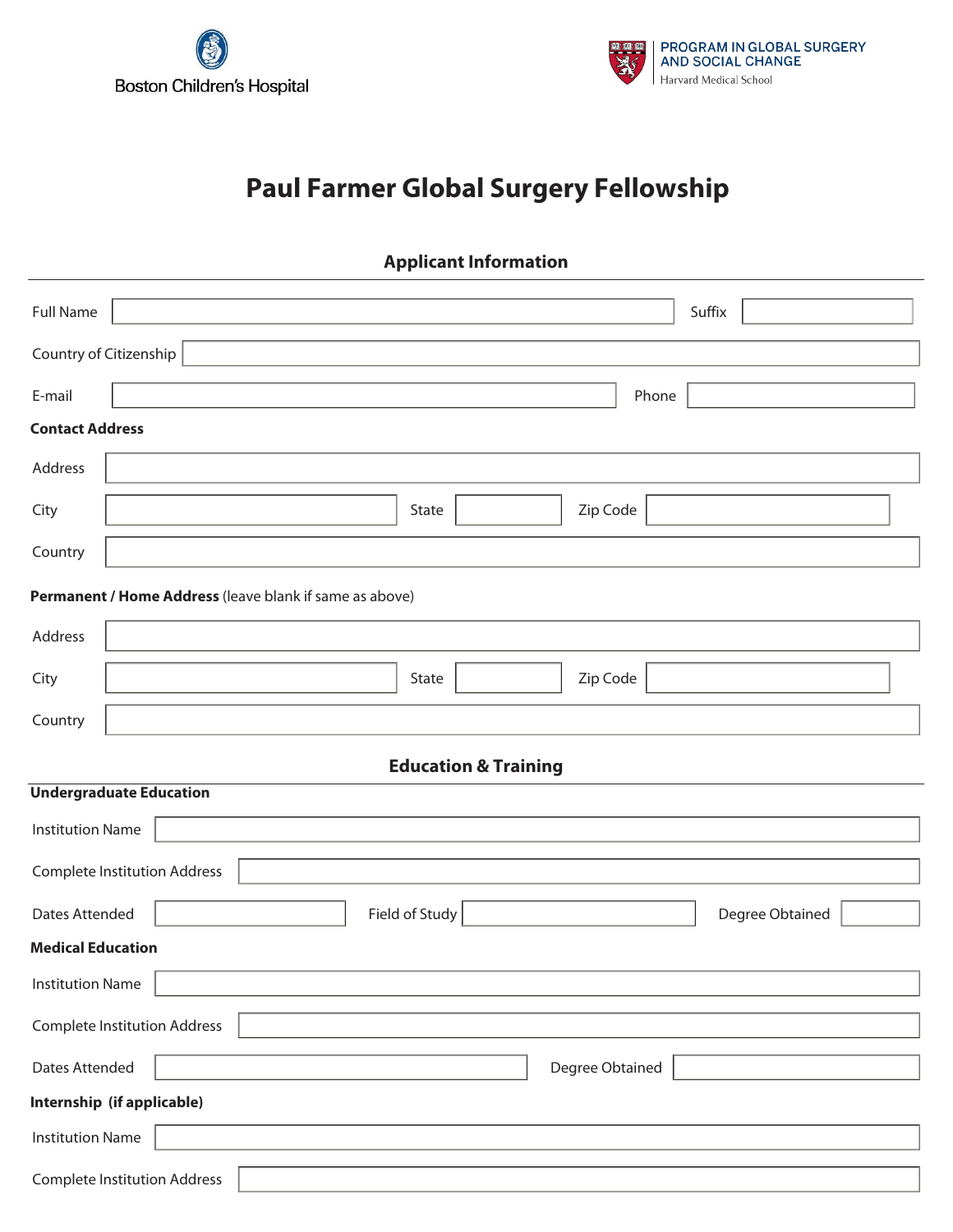| <b>Dates Attended</b>                                                     |           |  |                                                                                         | Specialty |         |  |  |
|---------------------------------------------------------------------------|-----------|--|-----------------------------------------------------------------------------------------|-----------|---------|--|--|
| <b>Residency (if applicable)</b>                                          |           |  |                                                                                         |           |         |  |  |
| <b>Institution Name</b>                                                   |           |  |                                                                                         |           |         |  |  |
| <b>Complete Institution Address</b>                                       |           |  |                                                                                         |           |         |  |  |
| <b>Dates Attended</b>                                                     | Specialty |  |                                                                                         |           |         |  |  |
| Expected date of completion (if still in training)                        |           |  |                                                                                         |           |         |  |  |
| <b>Fellowship (if applicable)</b>                                         |           |  |                                                                                         |           |         |  |  |
| <b>Institution Name</b>                                                   |           |  |                                                                                         |           |         |  |  |
| <b>Complete Institution Address</b>                                       |           |  |                                                                                         |           |         |  |  |
| <b>Dates Attended</b>                                                     | Specialty |  |                                                                                         |           |         |  |  |
| Expected date of completion (if still in training)                        |           |  |                                                                                         |           |         |  |  |
|                                                                           |           |  | <b>Licensing &amp; Certification</b>                                                    |           |         |  |  |
| <b>Examinations (if applicable)</b>                                       |           |  |                                                                                         |           |         |  |  |
| <b>USMLE Test</b> (please include results for all attempted examinations) |           |  |                                                                                         |           |         |  |  |
| <b>Step</b>                                                               |           |  | <b>Results (3 Digit Score)</b>                                                          |           | Date(s) |  |  |
| Step 1                                                                    |           |  |                                                                                         |           |         |  |  |
| Step 2 / Step 2 CK                                                        |           |  |                                                                                         |           |         |  |  |
| Step 2 CS (if taken)                                                      |           |  |                                                                                         |           |         |  |  |
| Step 3                                                                    |           |  |                                                                                         |           |         |  |  |
|                                                                           |           |  | <b>Education Commission for Foreign Medical Graduates Certification (if applicable)</b> |           |         |  |  |

Are you certified by the ECFMG?  $\Box$  Yes ECFMG #

No **Not Applicable** 

## **Medical Licenses (if applicable)**

| <b>Type</b> | <b>Certificate Number</b> | <b>Valid Dates</b> | <b>Issuing Agency</b> |
|-------------|---------------------------|--------------------|-----------------------|
|             |                           |                    |                       |
|             |                           |                    |                       |
|             |                           |                    |                       |

## **Specialty Board Eligibility / Certification** (if applicable)

Which Specialty have you trained in?

Will you have completed a residency and be board eligible or certified in your specialty by July 1 of next year?

 $\Box$  Yes  $\Box$  No